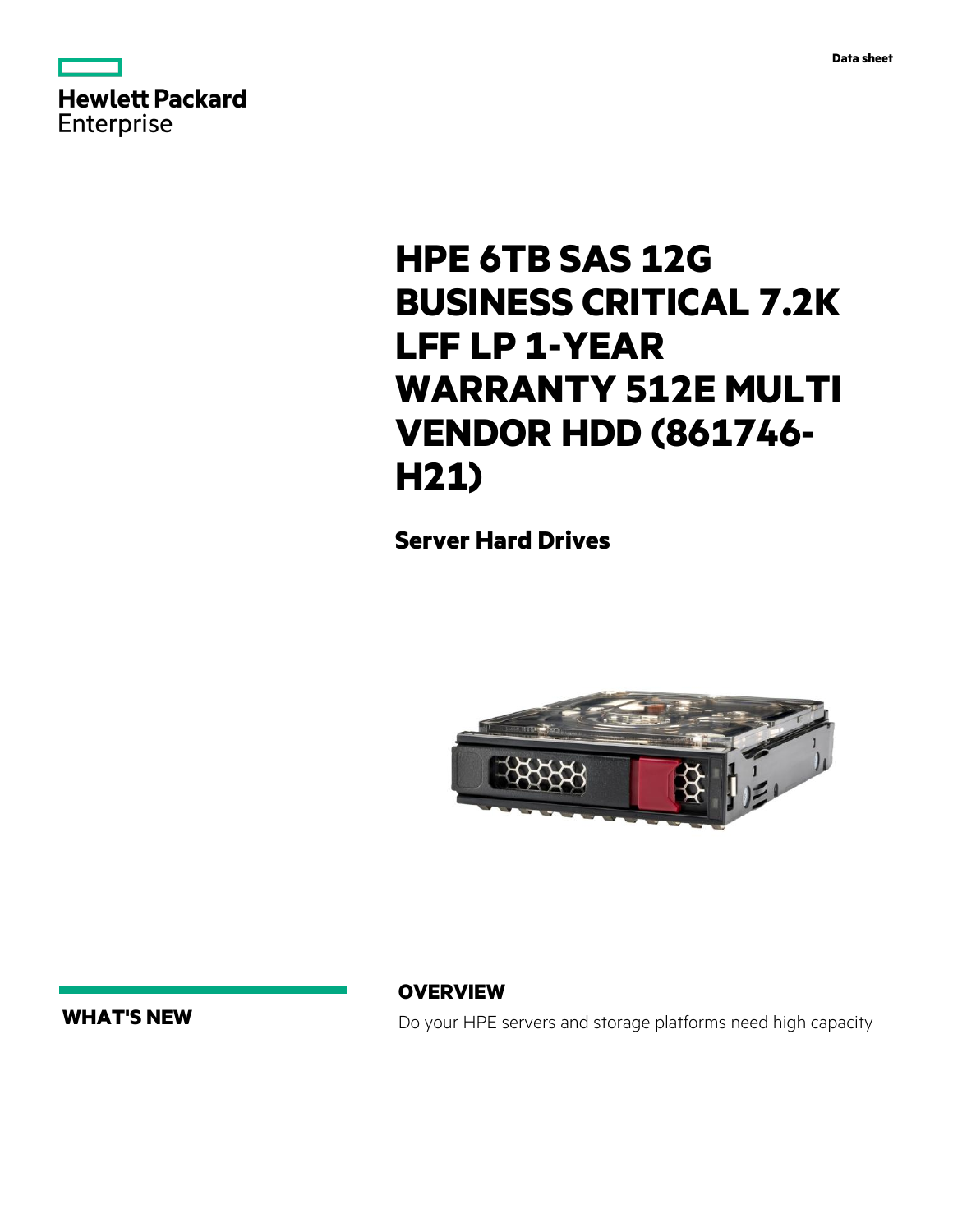- **·** Introducing the market-leading 20 TB SAS/SATA HDD which is offering the highest capacity available for more petabyte per rack.
- **·** Introducing 10 TB air-filled SAS/SATA HDD which provides lower price per GB in the same capacity, replacing the old Heliumfilled 10 TB.

and proven performance hard drives to optimize your business critical data storage workloads?

HPE Business Critical Hard Drives are engineered to deliver the highest capacity, performance, reliability and data security across your data center applications. Business Critical hard drives allow you to store more data without sacrificing performance or reliability. HPE Business Critical Hard Drives are available in both 3.5-inch Large Form Factor (LFF) and 2.5-inch Small Form Factor (SFF) and ship with a standard one-year warranty. All HPE hard drives pass a rigorous qualification process, which certify that every drive is proven to perform in your HPE server and storage environments. All HPE hard drives include digitally signed firmware which helps prevent unauthorized access to your data.

# **FEATURES**

#### **HPE Hard Drives Deliver High Performance and Reliability Across HPE Server and Storage Platforms**

HPE Hard Disk Drives (HDDs) are enterprise-class drives for demanding 24x7 data center environments

HPE HDDs are validated and tested with on-going quality monitoring throughout their lifecycle

### **Maximize Total Server Storage Capacity for Business Critical Workloads with HPE HDDs**

HPE offers highest capacity 20 TB hard drives that are ideal for digital content, bulk storage, cloud and web environments

HPE Business Critical Hard Drives offer high capacity for economic bulk storage

#### **HPE HDDs are Engineered to Deliver High Capacity, Performance, Reliability and Data Security**

HPE HDDs are engineered to maximize total server storage capacity within data center environments

HPE HDDs help prevent unauthorized access to your data with Digitally Signed Firmware

HPE HDDs help simplify the cost and complexity of re-purposing or disposing of drives while protecting data with Instant Secure Erase (ISE) technology

Simplify HDD planning and standardize HDDs across HPE server and storage solutions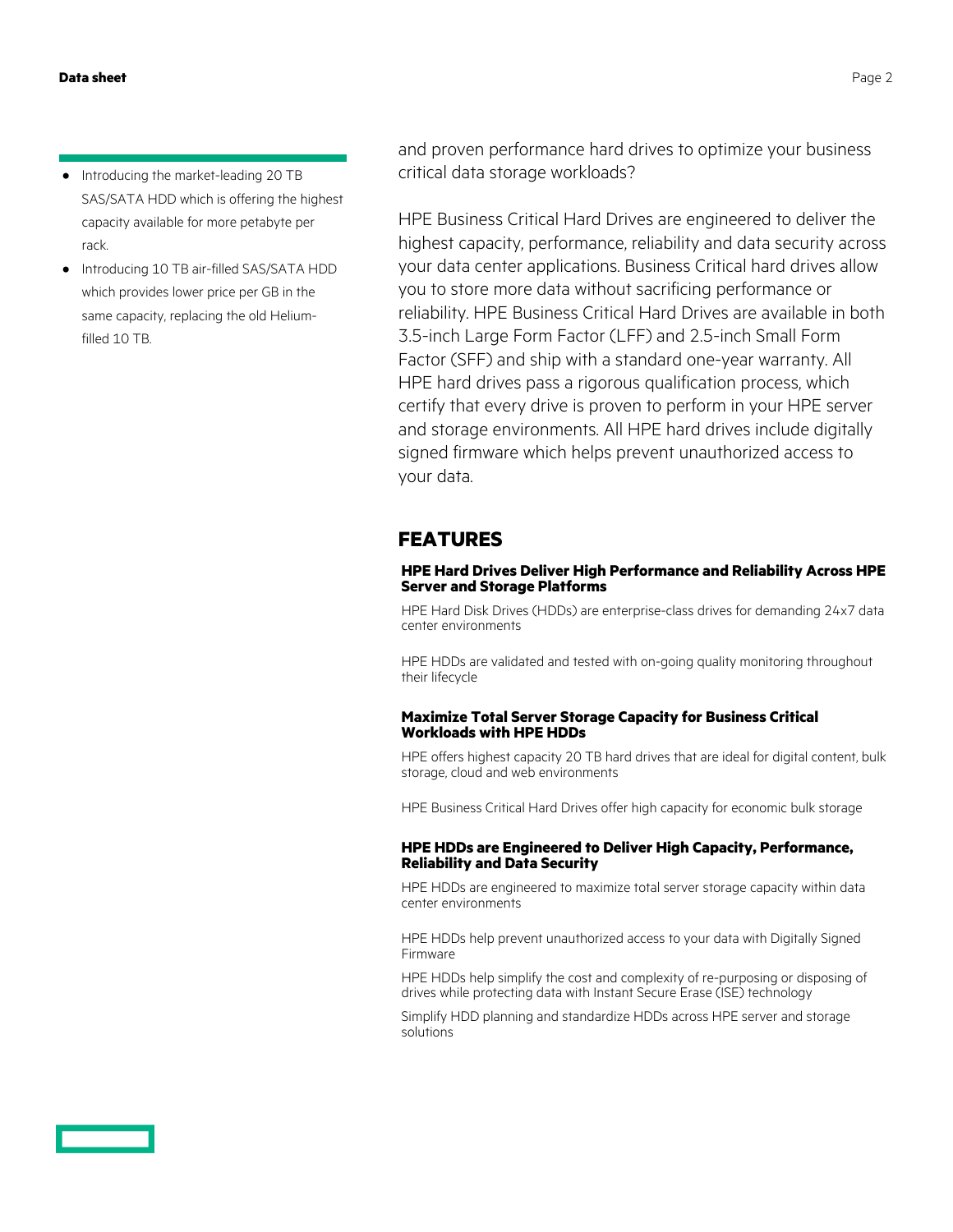Common HPE HDD carriers offer consistency and compatibility across HPE server and storage platforms

# **Technical specifications HPE 6TB SAS 12G Business Critical 7.2K LFF LP 1 year Warranty 512e Multi Vendor HDD**

| <b>Product Number</b>             | 861746-H21                                                                                                                          |
|-----------------------------------|-------------------------------------------------------------------------------------------------------------------------------------|
| <b>Platform Supported</b>         | HPE Apollo/Integrity/SGI                                                                                                            |
| Interface                         | SAS                                                                                                                                 |
| Workload                          | <b>Business Critical</b>                                                                                                            |
| <b>Drive Rotation Speed (RPM)</b> | 7.2K                                                                                                                                |
| <b>Form factor</b>                | <b>LFF</b>                                                                                                                          |
| <b>Drive Technology (Fill)</b>    | Air                                                                                                                                 |
| <b>Format type</b>                | 512e                                                                                                                                |
| <b>Carrier type</b>               | Low Profile Carrier (LPC)                                                                                                           |
| <b>Capacity</b>                   | 6 TB                                                                                                                                |
| Warranty                          | Midline Hard Drives have a 1-year limited warranty regardless of the warranty period for the system in which<br>they are installed. |